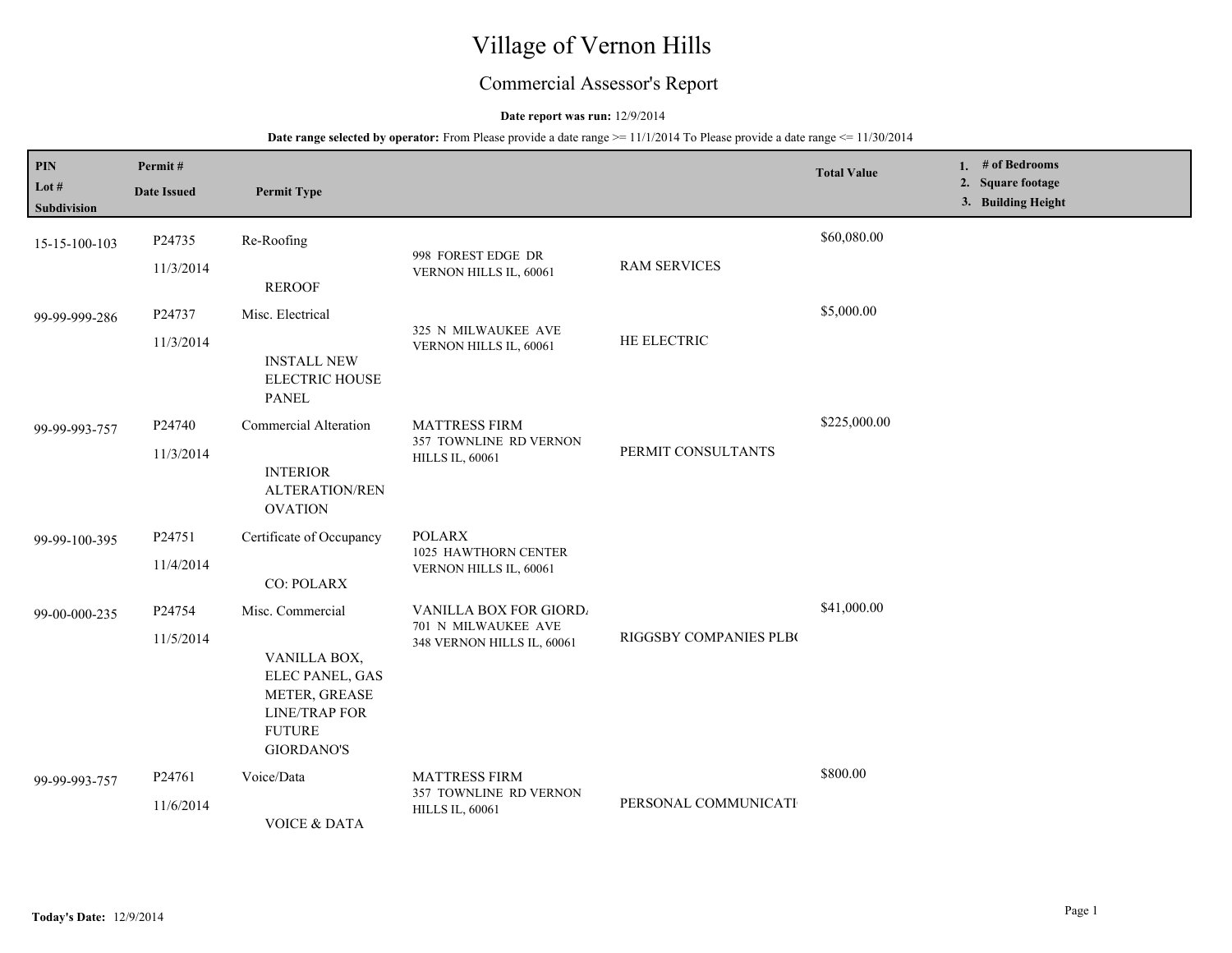| $\mathbf{PIN}$<br>Lot #<br>Subdivision | Permit#<br><b>Date Issued</b>    | <b>Permit Type</b>                                                                        |                                                                              |                              | <b>Total Value</b> |  | 1. # of Bedrooms<br>2. Square footage<br>3. Building Height |  |
|----------------------------------------|----------------------------------|-------------------------------------------------------------------------------------------|------------------------------------------------------------------------------|------------------------------|--------------------|--|-------------------------------------------------------------|--|
| 99-99-101-639                          | P24777<br>11/6/2014              | Fire Alarm<br><b>FIRE ALARM</b>                                                           | AMC HAWTHORN MALL 12<br><b>675 HAWTHORN CENTER</b><br>VERNON HILLS IL, 60061 | ESSCOE, LLC                  | \$150,000.00       |  |                                                             |  |
| 15-06-414-016                          | P24778<br>11/7/2014              | Antenna<br><b>ANTENNA-RADIO</b><br><b>INSTALLATION ON</b><br><b>VILLAGE LIGHT</b><br>POLE | 10 N SOUTHFIELD DR<br>VERNON HILLS IL, 60061                                 | <b>UNITED SYSTEMS</b>        | \$200.00           |  |                                                             |  |
| 99-99-995-053                          | P <sub>24785</sub><br>11/10/2014 | Fire Alarm<br><b>FIRE ALARM</b>                                                           | <b>HYDRA FORCE</b><br>700 WOODLANDS PKWY<br>VERNON HILLS IL, 60061           | ELECTRICAL DESIGN SYST       | \$25,895.00        |  |                                                             |  |
| 99-99-999-656                          | P24786<br>11/10/2014             | Parking Lot<br>PARKING LOT<br><b>MTC 2014</b>                                             | <b>SAM'S CLUB</b><br>335 N MILWAUKEE AVE<br>VERNON HILLS IL, 60061           | <b>RABINE PAVING</b>         | \$25,703.00        |  |                                                             |  |
| 15-03-102-016                          | P24787<br>11/10/2014             | Parking Lot<br>PARKING LOT<br><b>MTC 2014</b>                                             | HOME DEPOT<br>493 N MILWAUKEE AV<br>VERNON HILLS IL, 60061                   | <b>RABINE PAVING</b>         | \$4,364.00         |  |                                                             |  |
| 99-99-100-587                          | P24791<br>11/11/2014             | Certificate of Occupancy<br>CO: METRO PCS                                                 | <b>METRO PCS</b><br>1130 HAWTHORN CENTER<br>VERNON HILLS IL, 60061           |                              |                    |  |                                                             |  |
| 99-99-999-325                          | P24792<br>11/11/2014             | Fire Sprinklers<br>FIRE SPRINKLERS<br>NE ENTRANCE                                         | WESTFIELD SHOPPINGTOW<br>122 HAWTHORN CENTER<br>VERNON HILLS IL, 60061       | <b>SHAMROCK FIRE PROTECT</b> | \$25,000.00        |  |                                                             |  |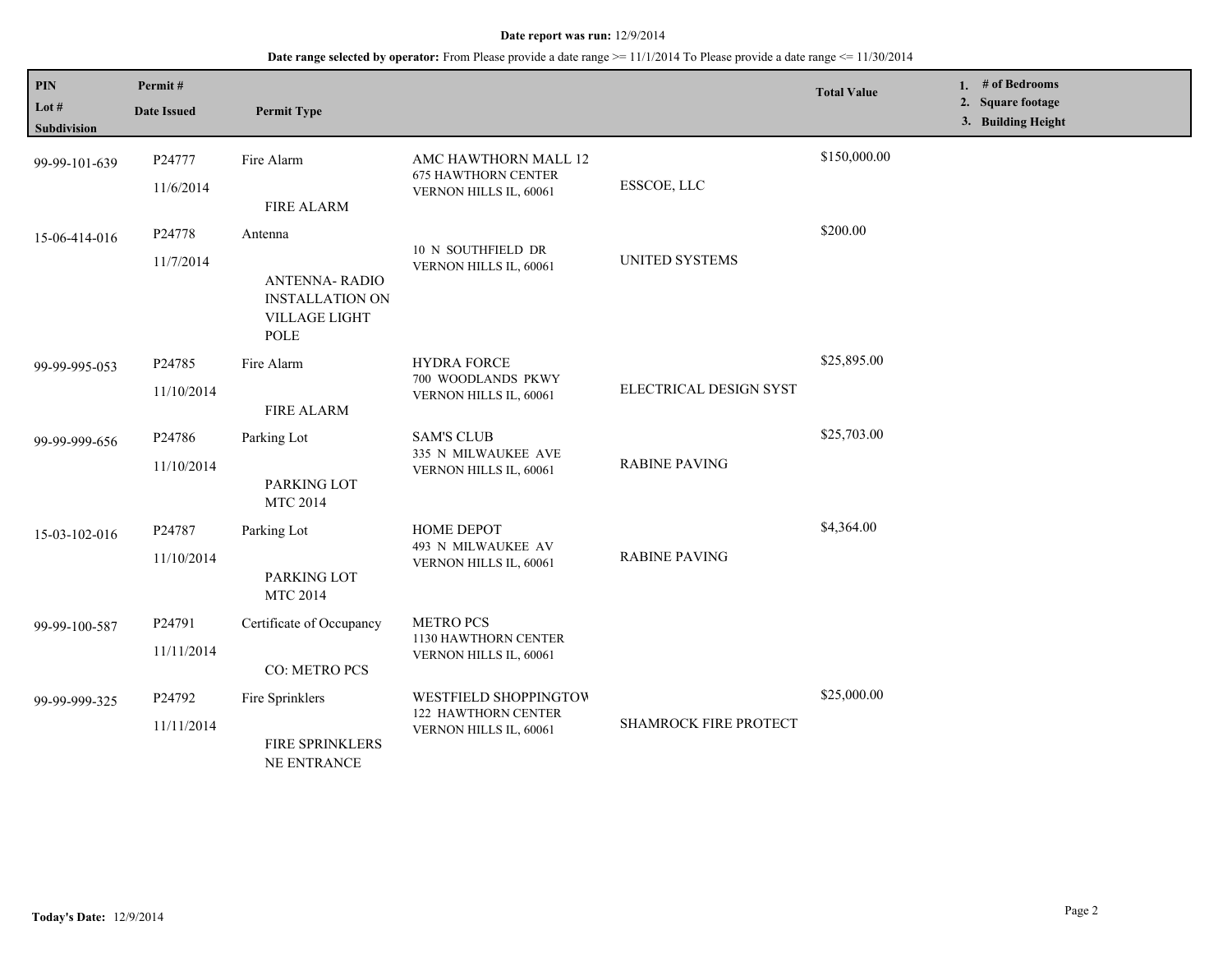| PIN<br>Lot $#$<br>Subdivision | Permit#<br><b>Date Issued</b>    | <b>Permit Type</b>                                                                               |                                                                            |                                         | <b>Total Value</b> |    | 1. # of Bedrooms<br>2. Square footage<br>3. Building Height |
|-------------------------------|----------------------------------|--------------------------------------------------------------------------------------------------|----------------------------------------------------------------------------|-----------------------------------------|--------------------|----|-------------------------------------------------------------|
| 99-99-999-997                 | P24801<br>11/12/2014             | Sign<br><b>SIGN: REFACE</b><br><b>GROUND SIGN</b><br>(VERNON HILLS<br><b>MEDICAL</b><br>OFFICES) | VERNON HILLS MEDICAL (<br>870 WEST END CT VERNON<br><b>HILLS IL, 60061</b> | <b>SIGN PALACE</b>                      | \$1,250.00         | 2. | 40.00<br>3.60.00                                            |
| 99-99-101-720                 | P24806<br>11/14/2014             | Sign<br>SIGNS &<br>AWNINGS:<br>PANERA BREAD                                                      | PANERA BREAD<br>447 MILWAUKEE suite 100<br>VERNON HILLS IL, 60061          | OLYMPIC SIGNS INC                       | \$19,740.00        |    |                                                             |
| 15-09-402-039                 | P24808<br>11/14/2014             | Air Conditioning<br>REPLACE TWO<br>ROOF TOP UNITS                                                | 353 CORPORATE WOODS<br>PKWY VERNON HILLS IL,<br>60061                      | NORTH TOWN MECHANICA<br><b>SERVICES</b> | \$20,000.00        |    |                                                             |
| 99-99-100-883                 | P24816<br>11/17/2014             | Fence<br>FENCING TO<br><b>PREVENT</b><br>PEDESTRIANS TO<br>CROSS IN FRONT<br>OF DRIVE THRU.      | STARBUCKS COFFEE COMI<br>271 TOWNLINE suite 100<br>VERNON HILLS IL, 60061  | R.A. HEATH CONSTRUCTIO                  | \$1,500.00         |    | 3. 36.00                                                    |
| 11-33-401-016                 | P24818<br>11/17/2014             | Parking Lot<br><b>INFRARED</b><br>PATCHING: 2014                                                 | FIFTH THIRD BANK<br>850 N MILWAUKEE AV<br>VERNON HILLS IL, 60061           | PROFESSIONAL PAVING &<br>CONCRETE       | \$7,975.00         |    |                                                             |
| 99-99-995-053                 | P <sub>24820</sub><br>11/18/2014 | Misc. Commercial<br><b>MISC</b><br>COMMERCIAL -<br><b>PLUMBING</b>                               | <b>HYDRA FORCE</b><br>700 WOODLANDS PKWY<br>VERNON HILLS IL, 60061         | <b>HYDRA FORCE</b>                      | \$35,310.00        |    |                                                             |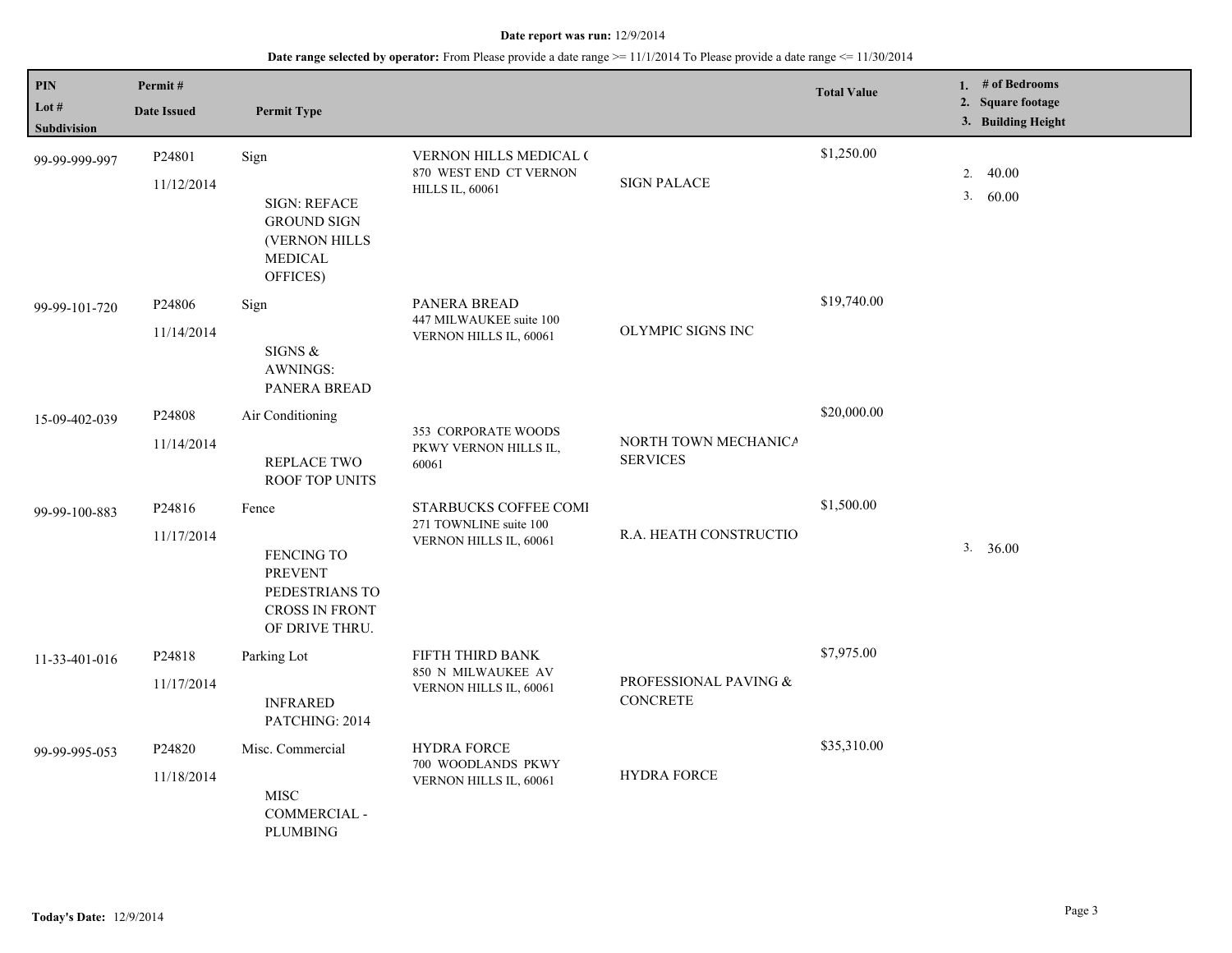| PIN<br>Lot $#$<br>Subdivision | Permit#<br><b>Date Issued</b> | <b>Permit Type</b>                                                                                                                                        |                                                                                     |                                       | <b>Total Value</b> |    | 1. # of Bedrooms<br>2. Square footage<br>3. Building Height |
|-------------------------------|-------------------------------|-----------------------------------------------------------------------------------------------------------------------------------------------------------|-------------------------------------------------------------------------------------|---------------------------------------|--------------------|----|-------------------------------------------------------------|
| 99-99-999-653                 | P24824<br>11/18/2014          | Sign<br>TEMP GROUND<br><b>SIGN</b>                                                                                                                        | <b>SPRINGS OF VERNON HILL</b><br>350 S MILWAUKEE AVE<br>VERNON HILLS IL, 60061      | VERNON HILLS CARE GROU<br>${\rm LLC}$ | \$500.00           | 3. | 48.00                                                       |
| 15-09-401-046                 | P24828<br>11/18/2014          | Commercial Alteration<br><b>TENANT</b><br><b>IMPROVEMENTS</b>                                                                                             | WORLD WIDE FITTINGS<br><b>600 CORPORATE WOODS</b><br>PKWY VERNON HILLS IL,<br>60061 |                                       | \$741,157.00       |    |                                                             |
| 99-99-101-730                 | P24829<br>11/18/2014          | Certificate of Occupancy<br>CO: CART - ANDES<br><b>CRAFTS</b>                                                                                             | <b>ANDES CRAFTS</b><br>1200 HAWTHORN CENTER<br>VERNON HILLS IL, 60061               |                                       |                    |    |                                                             |
| 99-99-994-897                 | P24830<br>11/18/2014          | Certificate of Occupancy<br>CO: ANDES<br><b>CRAFTS</b>                                                                                                    | <b>ANDES CRAFTS</b><br><b>614 HAWTHORN CENTER</b><br>VERNON HILLS IL, 60061         |                                       |                    |    |                                                             |
| 99-99-100-422                 | P24836<br>11/20/2014          | Certificate of Occupancy<br>CO: CHICAGO<br><b>TRIBUNE</b>                                                                                                 | <b>CHICAGO TRIBUNE</b><br>2080 HAWTHORN CENTER<br>VERNON HILLS IL, 60061            |                                       |                    |    |                                                             |
| 99-99-101-563                 | P24837<br>11/20/2014          | Commercial Alteration<br><b>INTERIOR</b><br><b>BUILDOUT</b>                                                                                               | <b>GEI CONSULTANTS</b><br>400 LAKEVIEW PKY 140<br>VERNON HILLS IL, 60061            | <b>CLARION CONSTRUCTION</b>           | \$94,500.00        |    |                                                             |
| 99-99-999-325                 | P24840<br>11/20/2014          | Sewer Repair<br><b>REPLACE</b><br><b>EXISTING SEWER</b><br><b>FROM SHEER</b><br>WALL TO GREASE<br><b>TRAP IN</b><br><b>LOADING DOCK C</b><br>AT NE CORNER | WESTFIELD SHOPPINGTOW<br>122 HAWTHORN CENTER<br>VERNON HILLS IL, 60061              | PELLEGRINI PLUMBING                   | \$10,000.00        |    |                                                             |